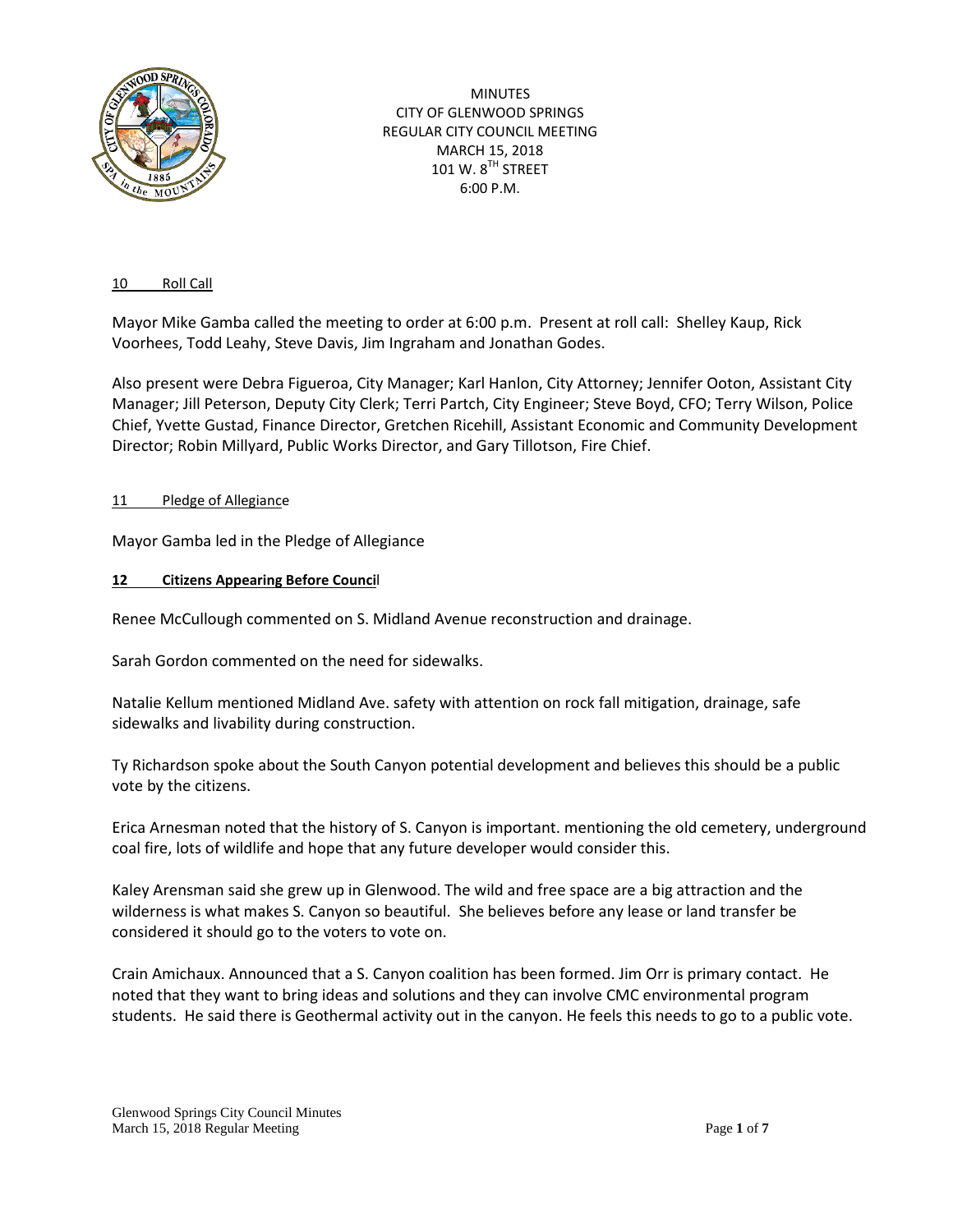Steve Barbie is also involved with S. Canyon Coalition mentioned that he is not opposed to development but wants to promote the proper development. He had concerns about fire hazards wildlife, evacuation of RVs and motor homes. He was pleased with the bike trails that were approved by council.

Jennifer Vanian read a letter into the record that she had sent to City Council on March 5,2018 related to conflicts of interest.

Heidi Huston owns property in S. Canyon is concerned about fires and safety.

Gerry VanderBeek had concerns with illegal camping on the hill side.

# 14 Council Comments

Mayor Gamba acknowledged Jill Peterson for her 35 years of service at the City of Glenwood Springs.

Shelley Kaup recognized the comments related to the shelters on the hill and requested a work session:

Shelley Kaup noted that there would be a meeting at the BOCC on Monday to talk about enforcing a bear ordinance and working with the Division of Wildlife to enforce the ordinance within 3 miles around the City.

Jonathan Godes thanked people for showing up to the meeting.

### 13 Agenda Changes

15 E: Minutes from March 1,2018 were removed to be considered at the April 5 council meeting

16: Request for Sponsorship - Youth Water Leadership Program was removed to be considered at a future date

# 15 Consent Agenda:

- A. Award of Bid BD2018-17: Heavy Duty ¾ Ton, 4x4 Pickup with Snow Plow
- B. Award of Bid BD2018-18: 1500 Heavy Duty ½ Ton, 4x4 Pickup
- C. Change Order Request Waste Water Treatment Facility Demolition
- D. Resolution 2018-12; Authorizing the Sole Source Contracting for Power-Line Cable Injection

# *Councilor Ingraham moved, seconded by Councilor Voorhees, to approve the consent agenda. The Motion passed unanimously.*

# 16 Request for Sponsorship - Youth Water Leadership Program

# *This item was removed from the agenda.*

#### 17 Authorization for Three Mile Stream Confluence Design

Brian Smith, Community Center Director gave a brief presentation. He was requesting approval of a contract with Recreation Engineering and Planning for professional services for shoreline improvements for Three Mile Stream Confluence Design in an amount not to exceed \$12,515.00. Recreation Engineering and Planning are currently under contract for design and permit approval for proposed shoreline improvements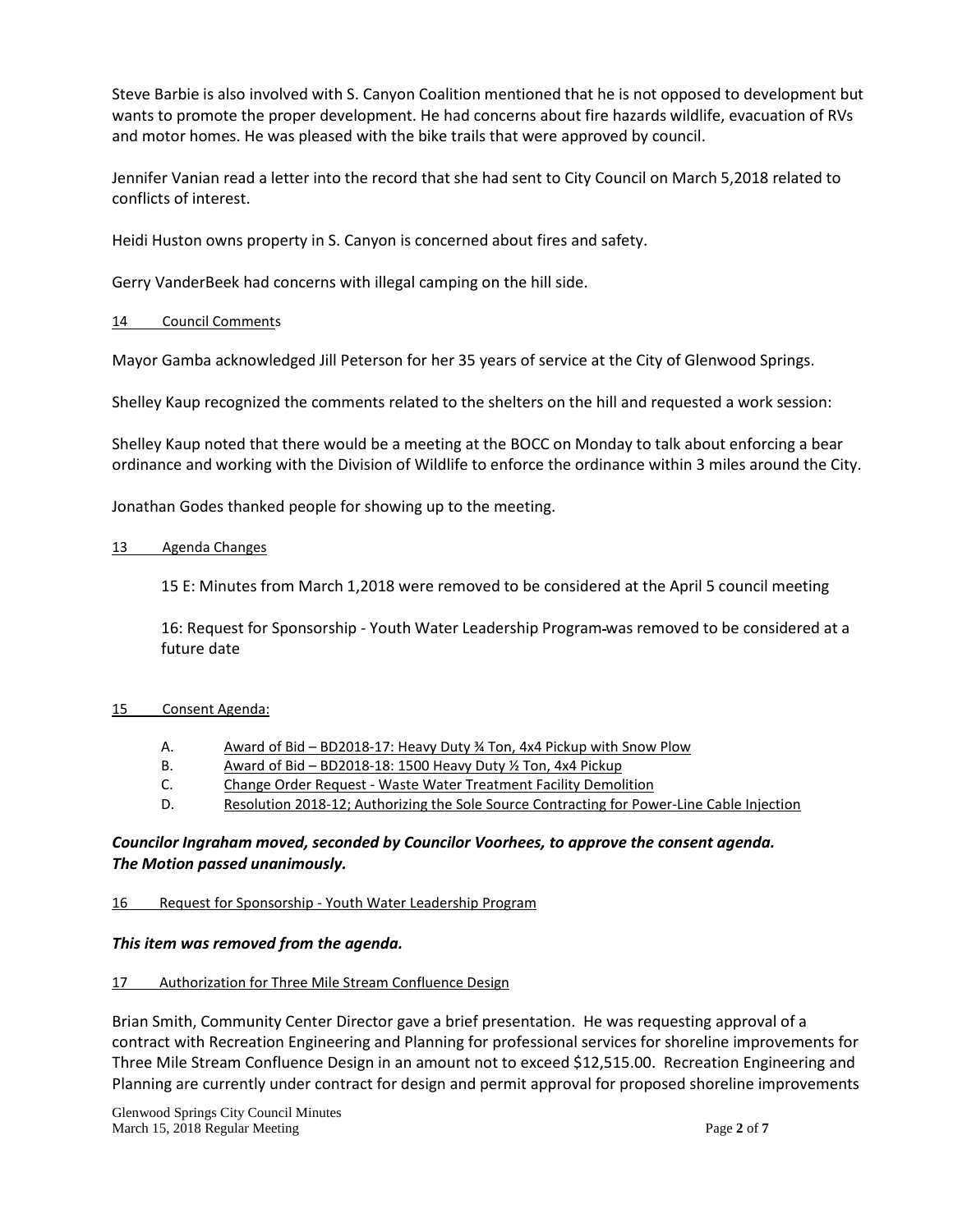at Two Rivers and Veltus Park with the work to commence this year at Veltus. The goal of the project is to protect the shoreline from erosion and protect the facility elements that service users of the river bank.

Mayor Gamba opened the item for public comment. No public comments were noted.

# *Councilor Kaup moved, seconded by Councilor Davis to award the professional contract to Recreation Engineering and Planning for Three Mile Stream Confluence Design in the amount not to exceed \$12,515.00*

# *The Motion passed unanimously.*

## 18 Resolution 2018-13; Authorizing the Sole Source Procurement of Material Purchase and Installation, Including Granite Pavers, Boulders and Conduit for the Area of 7<sup>th</sup> Street Under the Grand Avenue Bridge

Terri Partch, City Engineer noted that the sole source was authorized at a prior meeting to purchase the stone and the discussion tonight was regarding the installation.

Shannon Murphy displayed the plan reviewed from last meeting showing the approved area. For the granite pavers. She noted that the bid from the contractor to install this is what is being reviewed tonight. This will be installed by CDOT. The masonry will also install conduit in sand bed so we can pull things through conduit. They will install boulders in the plaza area. Ms. Murphy talked about the various components of the bid. The total price for all the materials, installation, allowances and bonding in the amount of \$333,391.

Steve Boyd, CFO gave an overview of the project budget.

Mayor Gamba opened the item for public comment. No public comments were noted

# *Councilor Godes moved, seconded by Councilor Davis to approve Resolution 2018-13; Authorizing the Sole Source Procurement of Material Purchase and Installation, Including Granite Pavers, Boulders and Conduit for the Area of 7th Street Under the Grand Avenue Bridge.*

# *The Motion passed unanimously.*

19 Ordinance No 8, Series of 2018; Amending Section 060.020.020 of the Glenwood Springs Municipal Code by the Inclusion of Window Replacement Fees and Changes to the City's Policy Regarding the Issuance of Temporary Certificates of Occupancy (FIRST READING)

Jenn Ooton, Assistant City Manager Economic and Community Development Director gave a presentation explaining Ordinance 8, 2018 was to cleanup Ordinance 20, series of 2017 adopting amended International and National Codes regarding construction regulations. As part of that adoption, a new fee schedule was approved but did not include a flat fee for window replacement and to clarify language in respect to temporary certificate of occupancy extensions.

Mayor Gamba opened the item for public comment. No public comments were noted.

# *Mayor Pro-Tem Leahy moved, seconded by Councilor Voorhees to approve Ordinance No 8, Series of 2018; Amending Section 060.020.020 of the Glenwood Springs Municipal Code by the Inclusion of Window*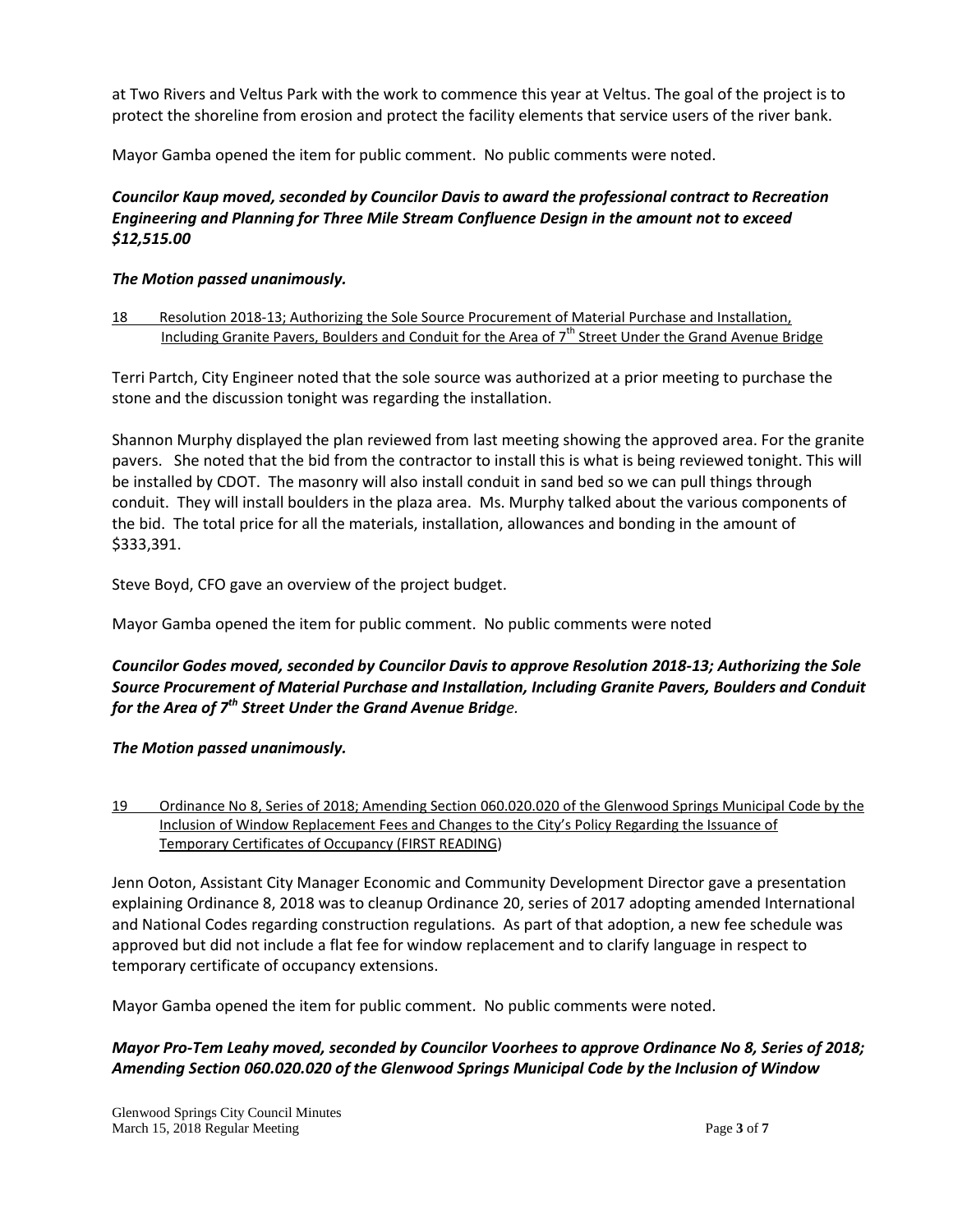# *Replacement Fees and Changes to the City's Policy Regarding the Issuance of Temporary Certificates of Occupancy*

*Ayes: Voorhees, Leahy, Davis, Godes, Gamba, Ingraham Nays: Kaup*

## *The Motion Passes*

## 20 Economic Development Strategy Professional Services

Jenn Ooton presented a Professional Services proposal from Development Research to prepare an Ecomomic Development Strategy building on data being gathered and developed for the Glenwood Moving Forward Together Area Wide Plan. The proposal would be for \$29,000 with reasonable travel expenses to develop approaches and strategies in six economic development focus areas discussed by City Council.

Six Stategy Areas were Identified as follows:

- $\triangleright$  Reginal Trade Center Maintain Glenwood Springs as a major trade center for the central Colorado Mountain Region.
- $\triangleright$  Regional Service Center Support continued growth.
- $\triangleright$  Tourism Development Maintain, strengthen, and diversify Glenwood Springs as a year-round tourism destination.
- $\triangleright$  Downtown Development Support the development of Downtown Glenwood as a multifunctional business district.
- $\triangleright$  Community Development & Enhancement Improvement Complement and balance economic development activities with attention to improving and expanding community facilities and infrastructure.
- $\triangleright$  Job Growth/ Creation Attract new companies and industries to Glenwood that will result in job diversification in Glenwood Springs.

Mayor Gamba opened the item for public comment. No public comments were noted.

*Councilor Kaup moved, seconded by Councilor Ingraham to approve the contract proposal from the Development Research Partners to prepare Economic Development Strategy and building on the data being gathered for Glenwood: moving forward together Area Wide Plan in the amount of \$29,000 plus reasonable travel expenses.*

#### *The Motion passed unanimously.*

#### 21 Annual Appointments to Boards and Commissions

Mayor Gamba announced that Councilor Ingraham was not at all the board and commission interviews and would not be voting on some of the boards and commissions.

Mayor Gamba noted there two applicants for the building board of appeals with one not a city resident.

# *Councilor Godes moved, seconded by Councilor Kaup to appoint Tom Scott to the Building Board of Appeals by acclamation.*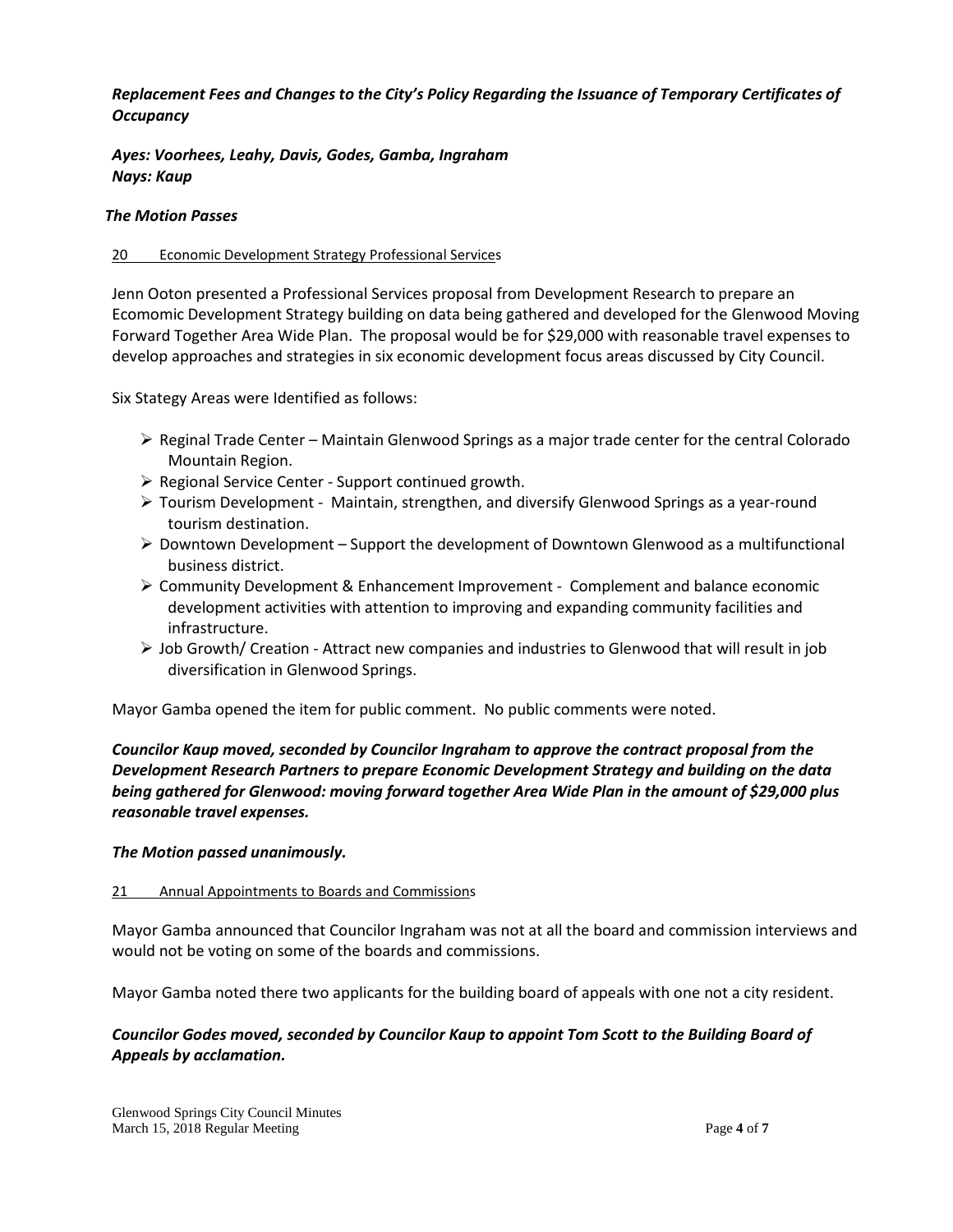# *The Motion passed unanimously.*

#### **Historic Preservation**

Mayor Gamba noted there was one regular seat and one alternate.

*Councilor Godes moved, seconded by Councilor Voorhees to appoint Ron Carsten as the regular seat and Patsy Stark as the alternate seat.*

### *The Motion passed unanimously*

### **Financial Advisory Board (FAB)**

Mayor Gamba noted there were two available seats on the Financial Advisory Board; Six applications were received.

*Councilor Godes moved, seconded by Councilor Kaup to appoint Dan Sullivan and Kathryn Trauger as regular members to the FAB board and Ted Edmonds, Annette Franta and Erik Kusto as the alternates.*

### *The Motion passed unanimously. (Ingraham Abstained)*

### **Victims and Witness Assistance and Law Enforcement Board (VALE)**

Mayor Gamba noted there was three seats on the VALE board two with a term to end 2/21 and one to fill until 2/2020.

*Councilor Godes moved, seconded by Councilor Voorhees to appoint Alisha Fredrick and Avis Laurita as regular member to the VALE board and Rachel Cassabon to fill the term until 2020.*

# *The Motion passed unanimously. (Ingraham Abstained)*

#### **River Commission**

Mayor Gamba noted there was three seats on the River Commission

*Councilor Godes moved, seconded by Councilor Voorhees to appoint Brendon Langunhuizen, Erika Gibson and Scott Schreiber as the regular members.*

#### *The Motion passed unanimously. (Ingraham Abstained)*

#### **Parks and Recreation**

Mayor Gamba noted there was one regular seat open on the Parks and Recreation Commission.

*Councilor Godes moved, seconded by Councilor Kaup to appoint Dana Peterson as the regular member and James Fosnaught as the alternate member.*

# *The Motion passed unanimously. (Ingraham Abstained)*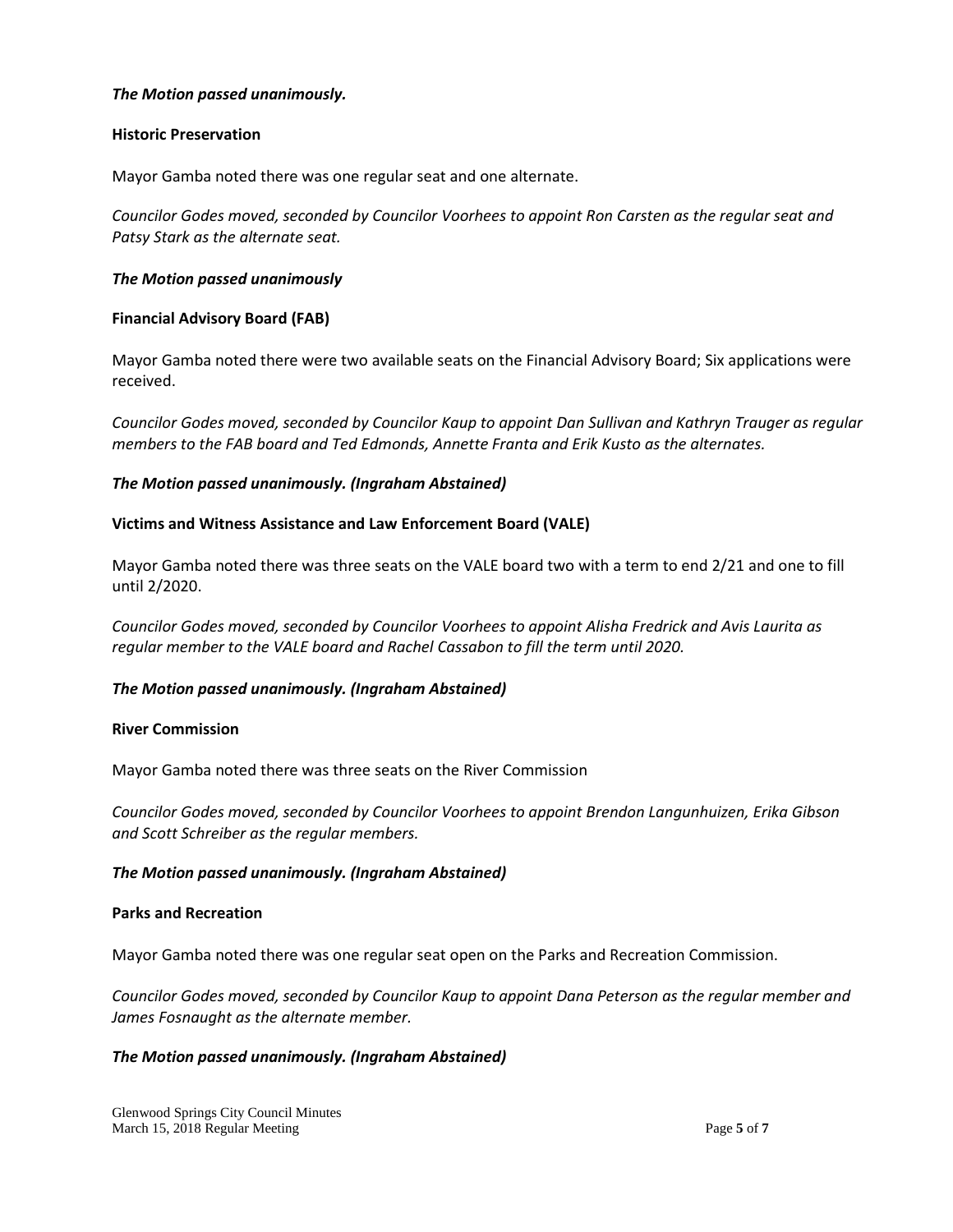# **Transportation**

Mayor Gamba noted there was five seats available on the Transportation Commission.

*Councilor Godes moved, seconded by Councilor Kaup to appoint Lee Barger, Robert Gavrell, Roger Poirier and John Stephens with terms to expire in 2020 and Charlie Willman to fill a term to expire in 2019.*

## *The Motion passed unanimously. (Ingraham Abstained)*

## **Tourism**

Mayor Gamba noted there was three available seats: One member as a Glenwood Springs Chamber representative, one member as a representative of the lodging business and one a resident of the city and an alternative position available.

*Councilor Voorhees moved, seconded by Mayor Pro-Tem Leahy to appoint Jermey Gilley as the lodging representative, Trent Blizzard as the Glenwood Springs Chamber representative, Patrick Drake as the resident representative and Suzanne Stewart as the alternate representative.*

# *The Motion passed unanimously. (Ingraham Abstained)*

#### **22 Report From City Administration**:

A. **City Mana**ger

Debra Figueroa noted that the DOLA grant application was coming up on April 2 and would like to apply for it for South Midland. Due to time constraints Ms. Figueroa asked if council could vote to allow the Mayor to sign the grant application related to South Midland construction.

# *Councilor Godes moved, seconded by Mayor Pro-Tem Leahy to approve Mayor Gamba to sign the DOLA grant application related to South Midland Construction in the amount of \$1,000,000.*

#### *The Motion passed unanimously.*

#### B. **City Attorne**y

Spoke about Conflicts of Interests and disclosures at City Council Meetings.

#### C. **Correspondence: Incoming/Outgoin**g

No Correspondence

#### 23 **Council Reports on Boards, Committee and Commission Meetings**

• **Appointment of Council Representatives to Boards and Commission**s

Moved to be considered at a later meeting

24 **Executive Session to Conduct a Conference with the City Manager and City Attorney for the Purpose of Discussing the City's Purchase, Acquisition, Lease, Transfer or Sale of Real Property; Determining Positions Relative to Matters That May be Subject to Negotiations, Developing Strategy for Negotiations, and Instructing Negotiators; and to Conduct a Conference with the City Attorney to Receive Legal Advice in**